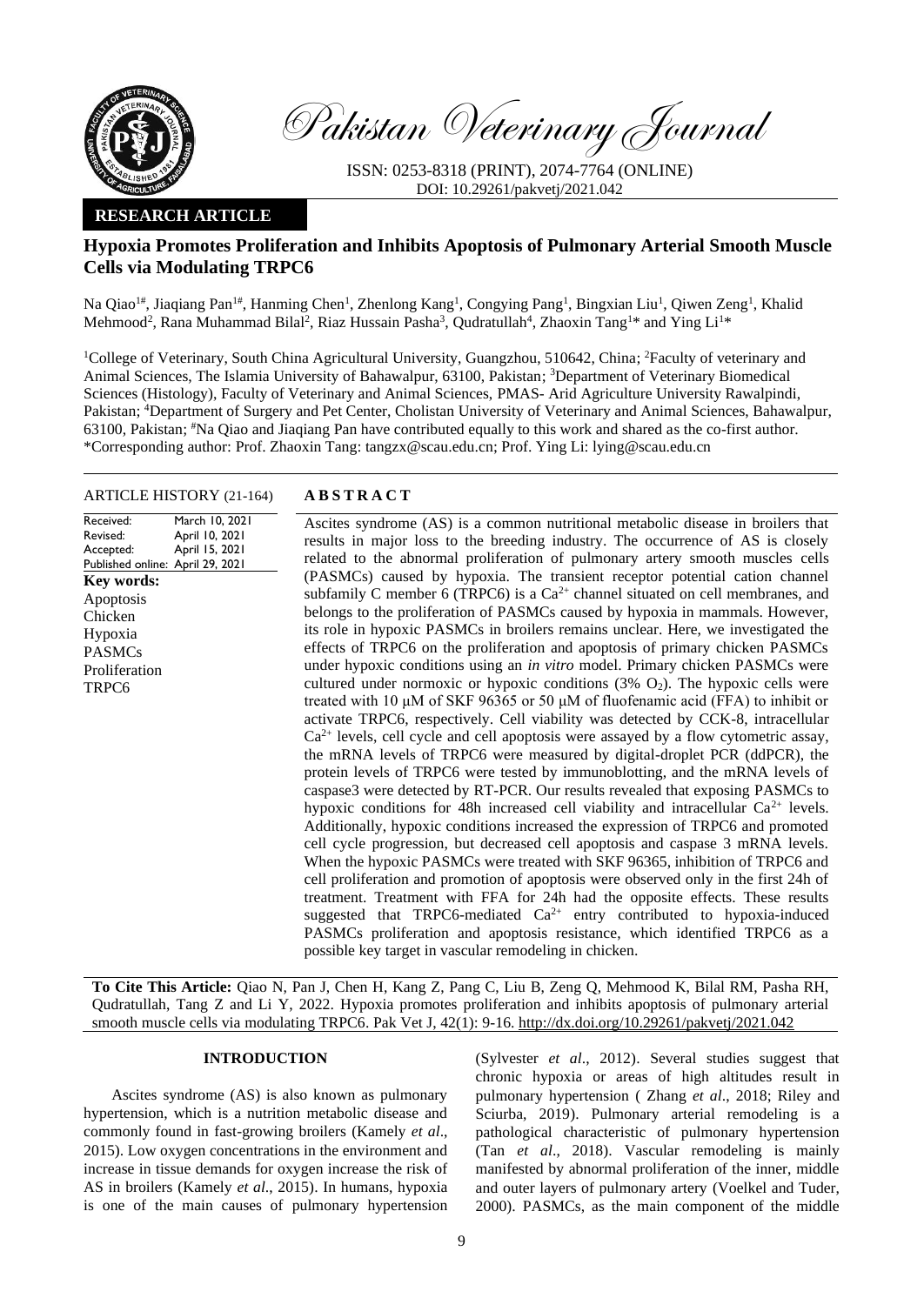layer of the pulmonary artery, play a key role in pulmonary vascular remodeling. Excessive proliferation of PASMCs was observed during the development of pulmonary hypertension and was identified as the main cause of increased pulmonary vascular resistance caused by hypoxia (Guignabert and Dorfmuller, 2013). Furthermore, vascular remodeling is often studied using *in vitro* models by culturing PASMCs under hypoxic conditions (Zhang *et al*., 2019). Using *in vitro* models of mammals, increased proliferation and inhibition of apoptosis were observed under hypoxic conditions (Gui *et al*., 2017). However, there are few studies analyzing the effects of hypoxia on the proliferation and apoptosis of PASMCs in broilers *in vitro*.

Intracellular  $Ca^{2+}$  is an important second messenger in cells involved in intracellular signal transduction, cell proliferation and apoptosis. Numerous studies demonstrated that a rise in intracellular  $Ca^{2+}$  levels triggers the proliferation of mammalian PASMCs under hypoxic conditions (Kamely *et al*., 2015). TRPC, an important calcium channel on cell membrane, is considered to be involved in the regulation of calcium concentration in PASMCs. TRPC6 is an important subtype of TRPC family expressed in the PASMCs and is closely related to the occurrence of pulmonary hypertension. Enhanced activity of the TRPC6 channel is involved in PASMC proliferation induced by hypoxia and knockout of TRPC6 showed beneficial phenotypes in rodent models of pulmonary hypertension (Xia *et al*., 2014). However, it is not certain whether TRPC6 has the same function in chicken PASMCs under hypoxia.

Thus, this study was designed to determine whether hypoxia has a stimulatory effect on chicken PASMC proliferation through TRPC6-mediating elevated intracellular Ca2+ levels using an *in vitro* model.

### **MATERIALS AND METHODS**

**Cell culture:** The study was approved by Animal Ethics Care Committee of South China Agriculture University. PASMCs were isolated and cultured based on previous studies (Yang *et al*., 2013). Healthy broiler chickens (7-10 days of age) were euthanized by cervical dislocation, and main pulmonary arteries (PA) were isolated and washed in Hanks balanced salt solution. Next, the PA was cut into 1 mm<sup>3</sup> and digested using collagenase type Ⅱ (1 mg/mL) at 37℃ for 100 mins before collecting cells. Cells were washed twice and seeded in DMEM containing 10% fetal bovine serum (FBS) (Pan, Bagolia, Germany) in a 95% air and 5% CO<sub>2</sub> at 37°C incubators.

**Treatment and proliferation:** Cells were seeded and allowed to grow until reaching confluence. Cells were cultured under normoxic  $(95\%$  ambient air; 5% CO<sub>2</sub>) or hypoxia environments (5%  $CO<sub>2</sub>$ , 3%  $O<sub>2</sub>$  and 92% N2). Then, hypoxic cells were treated with 10 μM of SKF 96365 or 50 μM of fluofenamic acid (FFA).

The cells seeded in 96-well plates and 10 μL of CCK-8 was added into each well to incubate it for 1 hour. Whereas, absorbance in each well was investigated by microplate reader (Bio-Tek, Vermont, USA).

**Cell cycle analysis:** Cells with indicated treatments were harvested and resuspended in 70% ethanol at 4℃ overnight. Then, cells were washed with PBS and stained with 1 μL of RNaseA (10 mg/ml), 15 μL of 25×propidium iodide (CoWin Biosciences, Beijing, China) and 400 μL of staining buffer (CoWin Biosciences, Beijing, China) in the dark at RT for 30 min. Finally, cells were analyzed using a flow cytometer (Beckman Coulter, California, USA).

**Apoptosis:** Cells were harvested in 100 µL of staining buffer solution, while 5 μL of Annexin-V-FITC and 5 μL of propidium iodide were added, which was then incubated for 15 min at 37℃. Then, 400 μL of staining buffer solution was added to the cell suspension. Cells were analyzed at 525 and 620 nm to quantify apoptosis.

**Droplet digital PCR (dd-PCR) and RT-qPCR:** Total RNA was taken out by using Trizol reagent from the cells. RNA was reverse transcribed to complementary DNA using a Prime Script reverse transcriptase reagent kit (TaKaRa, Dalian, China). The TRPC6 primer included: forward: CTCGGTCAAAGGAAGCAATC, and reverse: CACCTTCATTGACTTCGTCAC. The GAPDH primer included forward: CTGTGACTTCAATGGTGACAGC, and reverse: CTTGGATGCCATGTGGACC. The mixture was combined with BioRad droplet oil to generate nano droplets, then transferred to a 96-well PCR plate and ddPCR reactions were performed. Fluorescent signal of the droplets was analyzed using Quantasoft™ version 1.7.4 software (Bio-Rad, California, USA).

For RT-qPCR, cDNA was amplified using a ChamQ SYBR qPCR Master Mix Kit (Vazyme, Nanjing, China) and a Real-time System (Roche 480, Basal, Switzerland). Amplification was performed using 3-step cycling conditions with specific primer sequence for caspase 3: forward: CGGACTGTCATCTCGTTCA and reverse: TGGCTTAGCAACACACAAAC.

**Western blotting:** Western blotting was performed according to previous methods (Liao *et al*., 2019). GAPDH was used as an endogenous loading control. Primary antibodies (Boster Biological Technology, Wuhan, Hubei, China) recognizing GAPDH and TRPC6 were used. Blots were visualized using chemiluminescence western blotting substrate kit (Beyotime Biotechnology, Songjiang, Shanghai, China).

**Statistical analysis:** Results were articulated as mean ±SD. Data were investigated using one-way ANOVA. All data analyses were performed using SPSS version 24.0 for Windows (SPSS Inc., Chicago, IL, USA). The 'Wu Kong' platform (https://www.omicsolution.org/wkomics/main/) was used for relative Pearson correlation analysis. Changes were stated to be statistically significant when P<0.05.

#### **RESULTS**

**Expression of TRPC6 and intracellular Ca2+ levels in hypoxic PASMCs:** First, we measured TRPC6 mRNA and protein levels as well as intracellular  $Ca^{2+}$  levels to observe the effects of hypoxia on the physiological state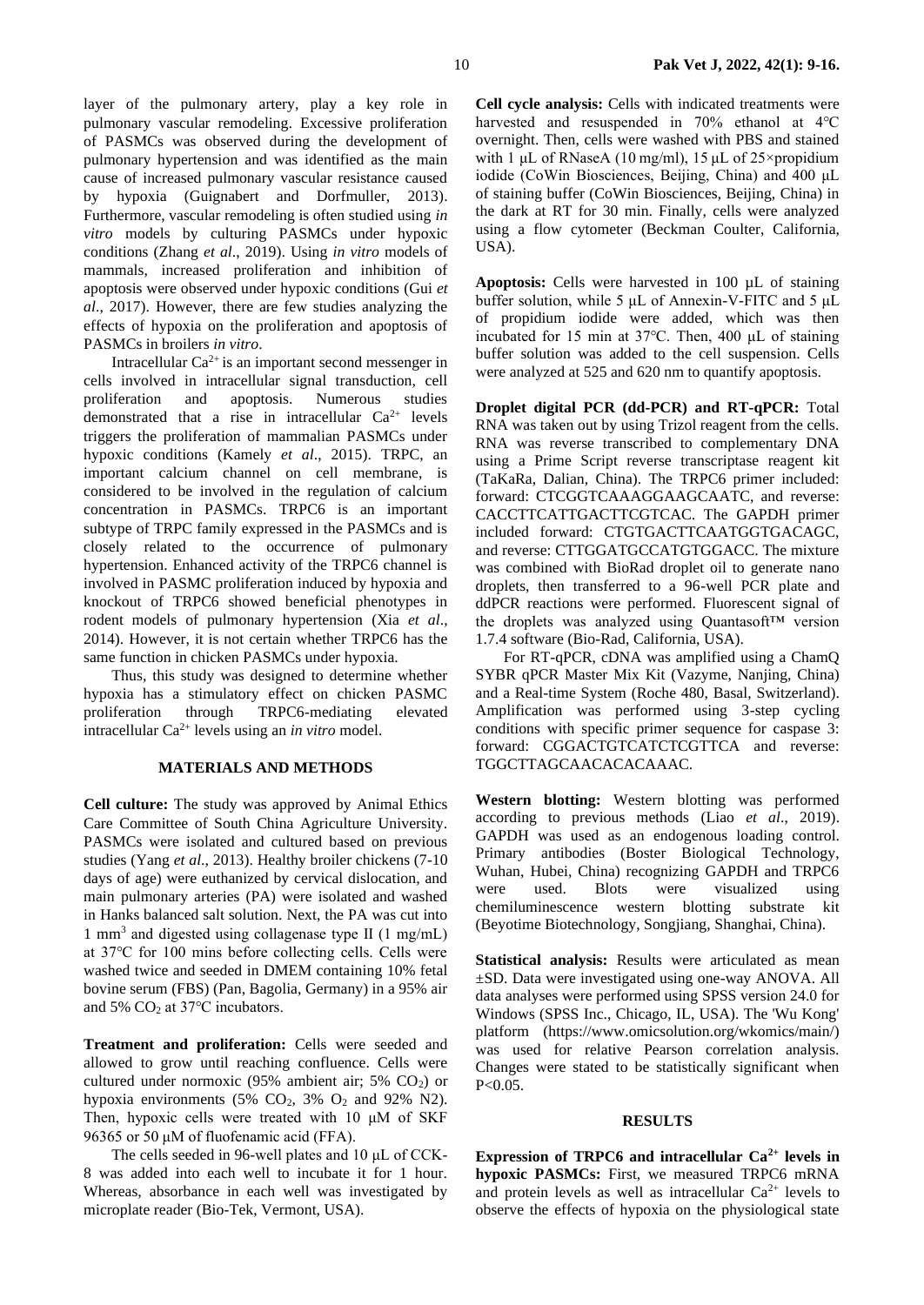of the PASMCs. As shown in Fig. 1A to E, hypoxia increased TRPC6 mRNA, TRPC6 protein and intercellular  $Ca^{2+}$  levels at 48h compared to the control group (P<0.01). However, intercellular  $Ca^{2+}$  levels and TRPC6 expression levels were not significantly changed when cells were exposed to an anoxic environment for 24  $h$  (P $>0.05$ ).

**Viability, cell-cycle and apoptosis in hypoxic PASMCs:**  As shown in Fig. 2A, cell viability was not altered in the hypoxia group compared to the control group at 24 h  $(P>0.05)$ . However, when the duration of hypoxia was prolonged to 48 h, cell viability was significantly increased compared to the control group  $(P<0.01)$  (Fig. 2A). Moreover, cells in the S phase notably increased  $(P<0.01)$  while cells in G0/G1 phase decreased in the hypoxia group compared to the control group after

exposed to hypoxia for 48 h  $(P<0.05)$  (Fig. 2B and C). However, the number of PASMCs in every cell cycle phase did not noticeably change between the hypoxia and control groups (P>0.05) (Fig. 2B and C). The apoptotic ratio of PASMCs was measured using the Annexin‐V‐FITC/PI double staining. After 48 h of hypoxia initiation, the proportion of early apoptotic PASMCs and all apoptotic PASMCs decreased in the test group  $(P<0.01)$  (Fig. 2D and E). Nevertheless, no differences in apoptotic rates were observed between the control and the hypoxia group after 24h of hypoxia incubation. (Fig. 2D and E). Finally, RT-PCR results revealed that caspase3 mRNA levels were markedly lower in the test group compared to the control group  $(P<0.01)$ (Fig. 2F). These results revealed that hypoxic PASMCs show accelerated cell cycle progression and reduced apoptosis.



Fig. 1: Intracellular Ca<sup>2+</sup> levels and mRNA level of TRPC6 in PASMCs. (A) dd-PCR output showing mRNA levels of TRPC6. Dots represent emulsion droplets. Blue points considered as positive signals while Black points as negative signals by the system. (B) Quantification of dd-PCR results. (C) TRPC6 protein expression. (D) Densitometric analysis of TRPC6 protein expression levels. (E) Measures the intracellular Ca2+ level. The data are presented as the mean ± SD, n=3, \* P<0.05, \*\* P<0.01. CON, control group; HYP, cells cultured under hypoxic conditions.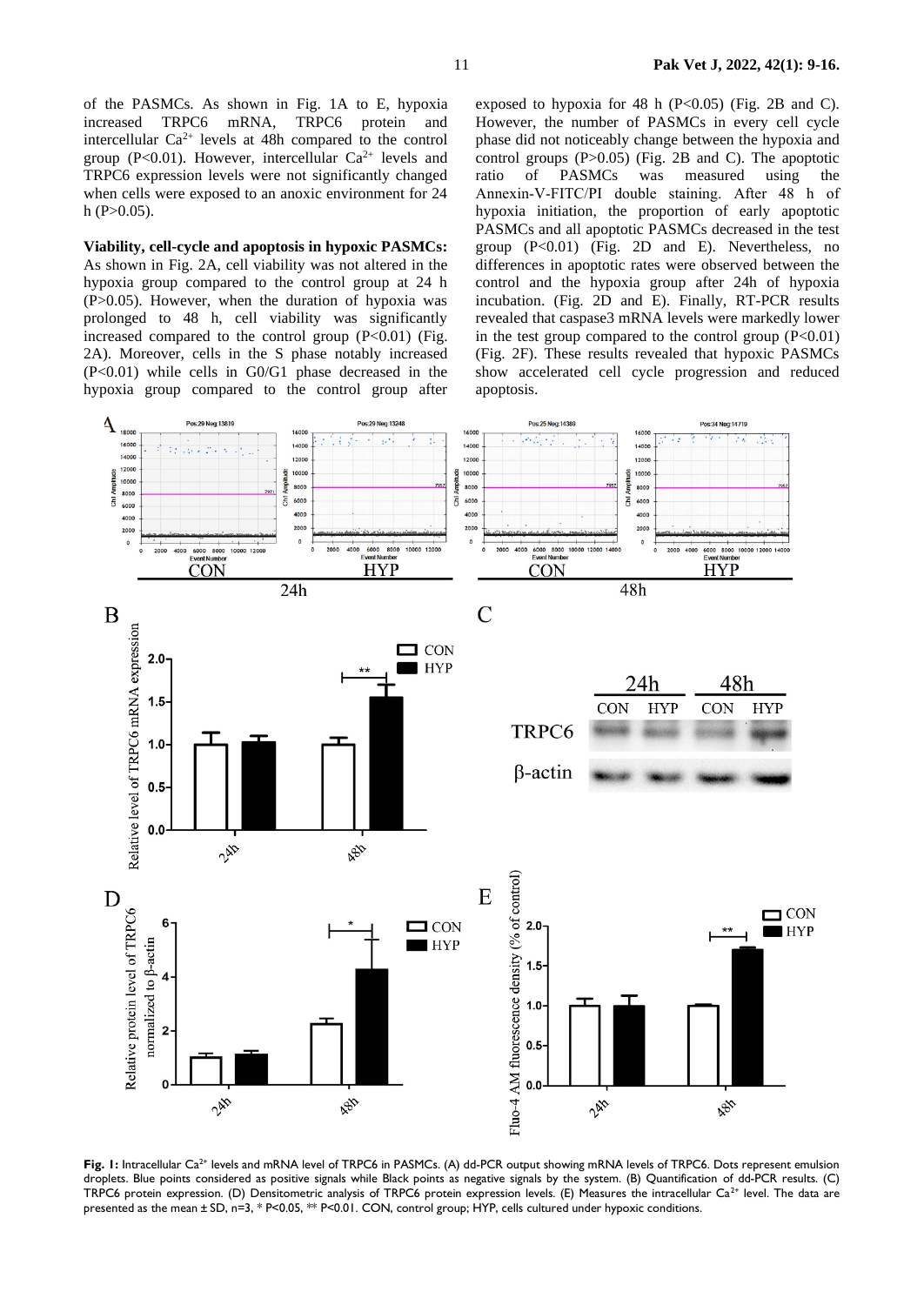

**Fig. 2:** Effect of hypoxia on cell viability, cell cycle and apoptosis. (A) Cell viability after treatment with hypoxia. (B) The cell cycle was analyzed using flow cytometry after PASMCs were cultured for 24 h and 48 h under normoxia and hypoxia. (C) Cell cycle distribution presented as % at different cell cycle stages evaluated by flow cytometry. (D) Flow cytometric analysis of apoptosis. (E) Comparison of apoptosis between normoxia control group and hypoxia groups at 24 and 48 h. (F) RT-PCR analysis the expression of caspase3 mRNA in PASMCs. The data are presented as the mean ± SD, n=3, \* P<0.05, \*\* P<0.01. CON, control group; HYP, cells cultured under hypoxic conditions.

**Effects of TRPC6 intracellular Ca2+ levels:** After PASMCs were treated with SKF 96365 (10 μM) or FFA (50 μM) at 24h and 48h under hypoxic conditions, we analyzed TRPC6 mRNA and protein levels. As shown in Fig. 3A and B, treatment with SKF 96365 (10 μM) reduced hypoxia-induced TRPC6 mRNA expression in PASMCs at 24h and 48h under hypoxic conditions (P<0.05). TRPC6 mRNA levels were significantly increased after FFA (50 μM) treatment at 48h compared to the HYP group (P<0.05). Furthermore, TRPC6 protein levels decreased after SKF 96365 treatment for 24h (P<0.01). Then, we investigated intracellular  $Ca^{2+}$  levels in PASMCs. As shown in Fig. 3E, intracellular  $Ca^{2+}$  levels were increased in the FFA group  $(P<0.05)$ , but a significant decrease in intracellular  $Ca^{2+}$  levels were observed in the SKF group  $(P<0.01)$  when compared to

the HYP group after 24h of hypoxia (Fig. 3A). Intracellular  $Ca^{2+}$  levels showed no differences among the HYP and SKF groups, as well as among the HYP and FFA groups after 48h of hypoxia (P>0.05) (Fig. 3A). Thus, these data revealed that TRPC6 expression was positively correlated with intracellular  $Ca^{2+}$  concentrations.

**Effects of TRPC6 on cell proliferation and apoptosis in hypoxic PASMCs:** As shown in Fig. 4A, repressed expression of TRPC6 decreased cell viability (P<0.01). Cell viability was effectively inhibited in PASMCs treated with FFA compared to the HYP group under hypoxic conditions at  $24h$  (P<0.01). Cell viability did not change in the FFA group compared with the HYP group when cells were exposed to hypoxia at 48h (P>0.05). We also found that cells in the G0/G1 phase decreased significantly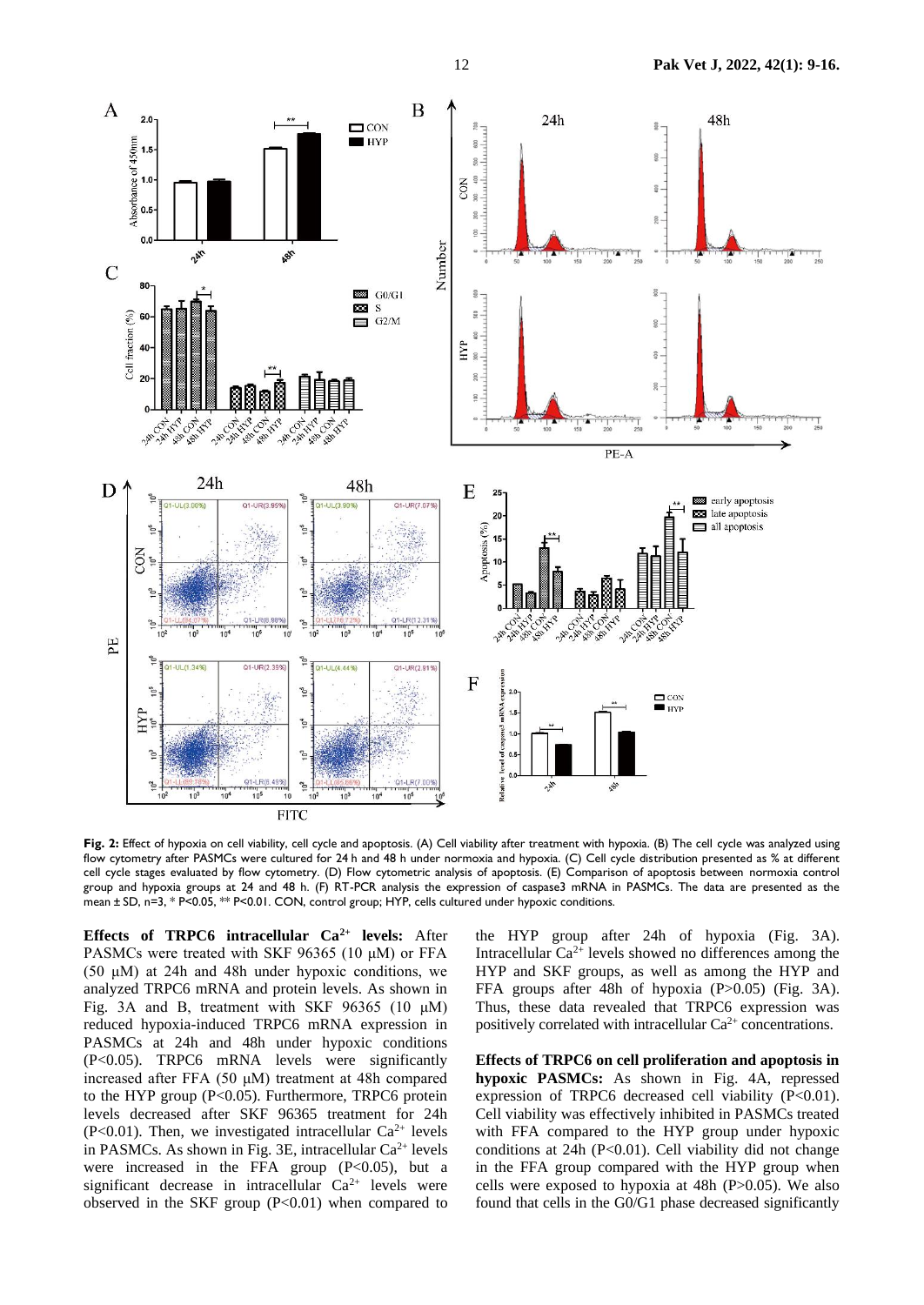

**Fig. 3.** Effects of TRPC6 activators or inhibitors on the expression of TRPC6 and intracellular calcium levels. Cells were treated with SKF 96365 or FFA for 24 h and 48 h under hypoxia. (A) dd-PCR output showing mRNA levels of TRPC6. Dots represent emulsion droplets. Blue points considered as positive signals while Black points as negative signals by the system. (B) Quantification of dd-PCR results. (C) TRPC6 protein expression. (D) Densitometric analysis of TRPC6 protein expression levels. (E) Measures the intracellular Ca<sup>2+</sup> level. The data are presented as the mean  $\pm$  SD, n=3, \* P<0.05, \*\* P<0.01. HYP, cells cultured under hypoxic conditions; SKF, cells treated with 10 μM SKF 96365 under hypoxia; FFA, cells treated with 50 μM FFA under hypoxia.

in the SKF group compared to HYP group  $(P<0.01)$ , but the rate of cells in the G2/M phase increased significantly in the SKF group compared with the HYP group under hypoxic conditions at 24h  $(P<0.01)$  (Fig. 4B and C). Furthermore, FFA significantly increased the proportion of cells in the S phase compared with the HYP group under hypoxia conditions at 24h (P<0.05) (Fig. 4B and C). However, cell cycle analysis did not show appreciable differences in the HYP, SKF and FFA groups after 48h of hypoxia (P>0.05) (Fig. 4B and C). Furthermore, apoptosis rates were examined using flow cytometry. As shown in

Fig. 4D and E, there was a decrease in the ratio of early apoptotic cells and all apoptotic cells when PASMCs were treated with FFA under hypoxic conditions for 24h (P<0.01). However, when cells were treated with FFA under hypoxic conditions for 48h, the number of apoptotic cells did not differ when compared to the HYP group (P>0.05; Fig. 4E). In addition, treatment with SKF 96365 increased the number of apoptotic cells but there were no significant differences observed (P>0.05; Fig. 4E). As shown in Fig. 5F, expression levels of caspase3 mRNA were significantly lower when treated with SKF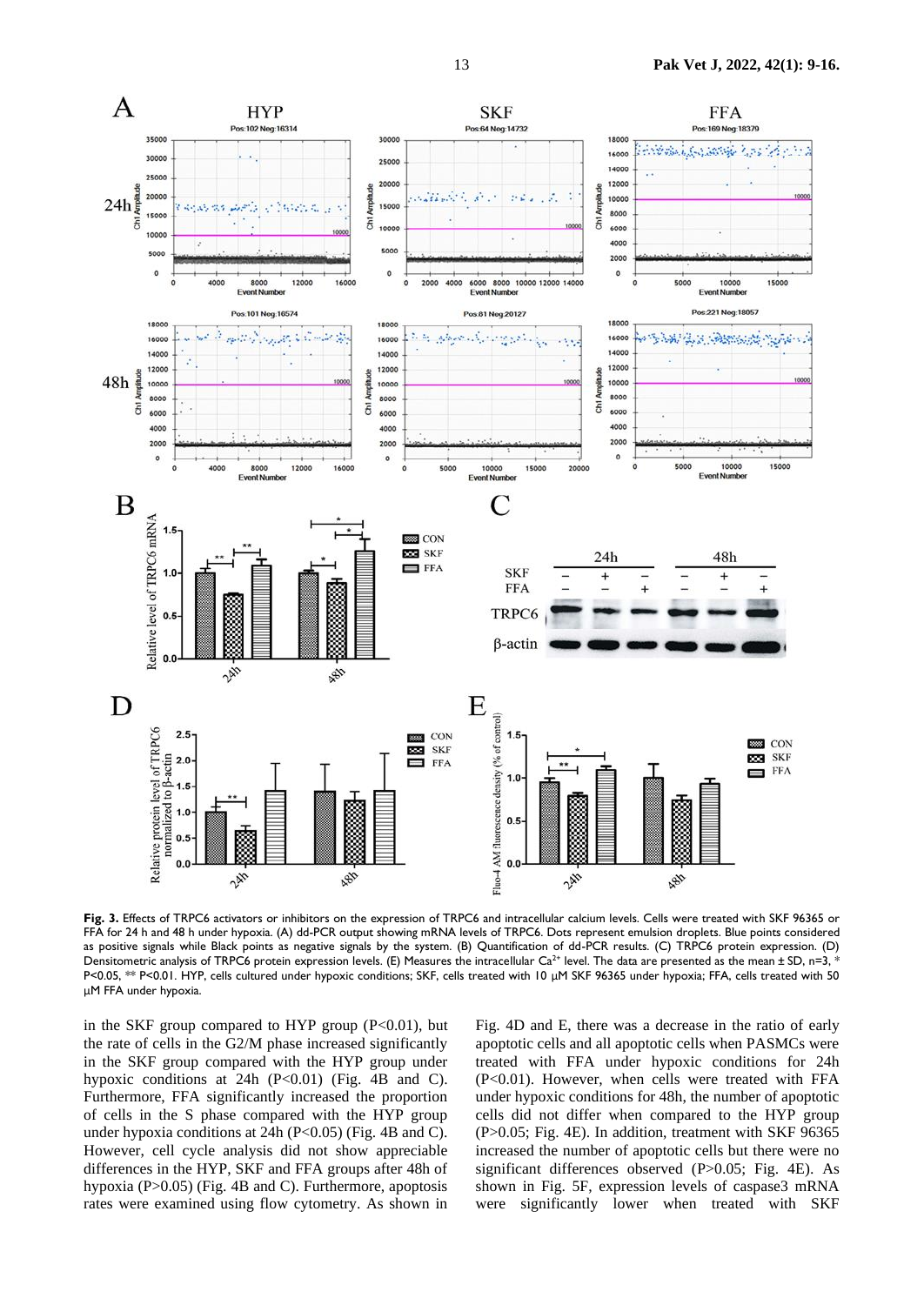

**Fig. 4:** Effect of TRPC6 activators and inhibitors on cell cycle and apoptosis of hypoxic PASMCs. (A) Cell viability was monitored with CCK-8 assay at the indicated time after treatment with SKF 96365 or FFA in PASMCs under hypoxia. (B) Cytometric analysis of cell cycle distribution. (C) Statistical analysis showing the changes in cell cycle progression. (D) Flow cytometric analysis of apoptosis. (E) Percentage of early apoptosis cells, later apoptosis cells and all apoptosis cells in PASMCs. (F) The expression of caspase3 mRNA in PASMCs. The data are presented as the mean ± SD, n=3, \* P<0.05, \*\* P<0.01. HYP, cells cultured under hypoxic conditions. SKF, cells treated with 10 μM SKF 96365 under hypoxia. FFA, cells treated with 50 μM FFA under hypoxia.



Fig. 5: Intracellular Ca<sup>2+</sup> levels, TRPC6 mRNA levels, cell proliferation and cell apoptosis were mutually correlated in PASMCs and calculated using Pearson's correlation tests. (A) Correlation analysis among intercellular  $Ca^{2+}$  levels, TRPC6 levels and cell proliferation. (B) Correlation analysis among intercellular Ca<sup>2+</sup> levels, TRPC6 levels and cell apoptosis. Higher positive (negative) correlation corresponding to darker blue (red). "x" in the figure meaning the *P*>0.05.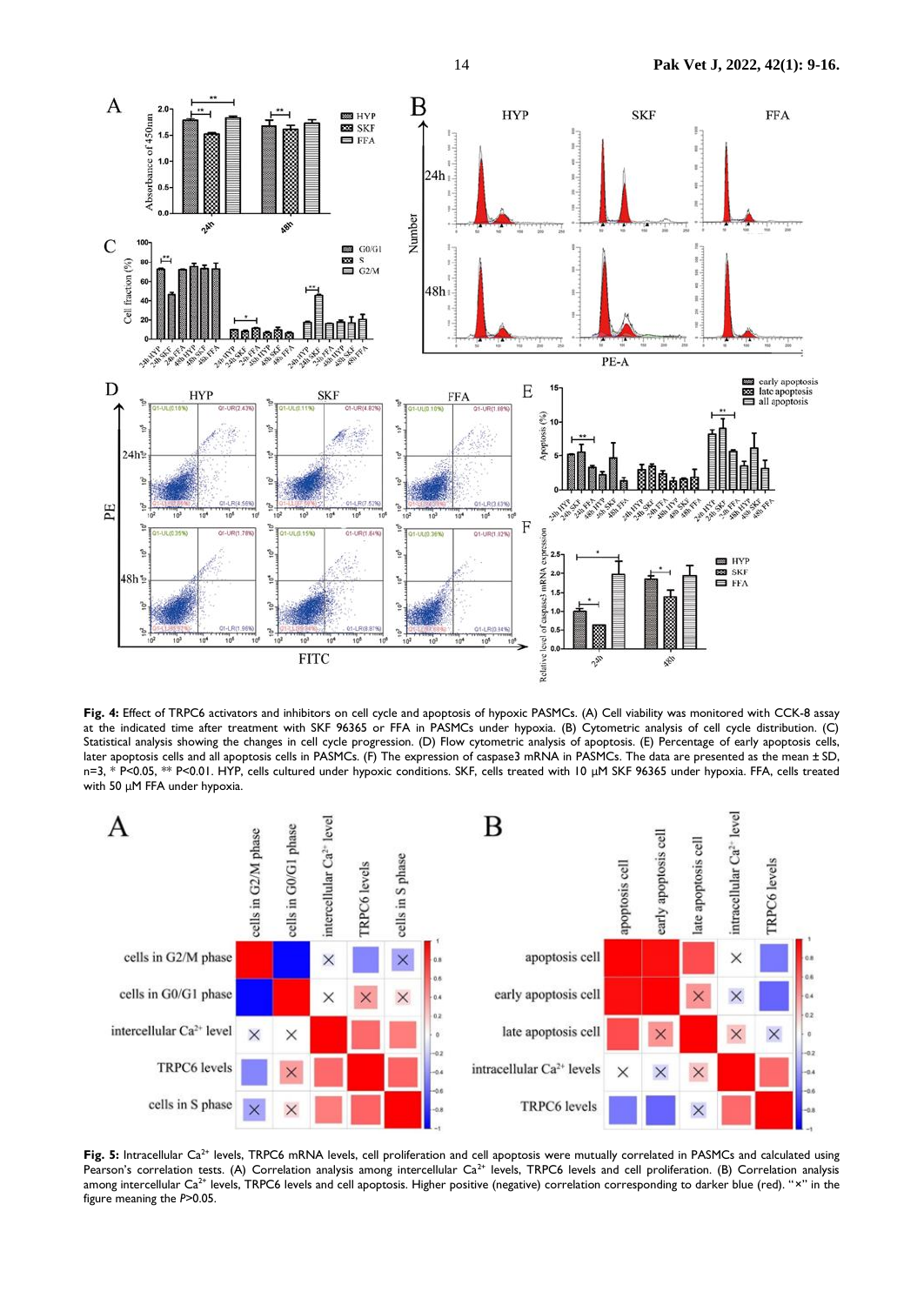96365 under hypoxic conditions (P<0.05), compared to the HYP group. However, caspase3 mRNA expression was significantly increased with treatment of FFA under hypoxic conditions (P<0.05) (Fig. 4F). After cells were under hypoxic conditions and treatment with FFA for 48 h, caspase3 mRNA expression levels remained unchanged  $(P>0.05)$  (Fig. 4F). This data indicated that TRPC6 plays a critical role in PASMC proliferation and apoptosis. Inhibition of TRPC6 reduced cell proliferation and induced apoptosis, while activation of TRPC6 promoted proliferation and decreased apoptosis in hypoxic PASMCs.

**Intracellular Ca2+ levels, TRPC6 levels, proliferation and apoptosis correlated in hypoxia exposed PASMCs:**  Pearson correlation analysis was performed to establish the relationship between intracellular  $Ca^{2+}$  levels, TRPC6 levels, cell proliferation and cell apoptosis. As shown in Fig. 5A, intercellular  $Ca^{2+}$  levels positively correlated with TRPC6 mRNA levels. In addition, TRPC6 mRNA levels highly correlated with the number of cells in the S phase. However, TRPC6 mRNA levels negatively correlated with cells in the G2/M phase, but showed a weak correlation with the ratio of cells in the G0/G1 phase. The ratio of early and all apoptotic cells negatively correlated with TRPC6 mRNA levels, but the ratio of late apoptotic cells and TRPC6 mRNA levels did not show a significant correlation (Fig. 5B). These results indicated that intracellular  $Ca^{2+}$  levels, TRPC6 mRNA levels, proliferation and apoptosis may be correlated in hypoxia exposed PASMCs.

#### **DISCUSSION**

Exuberant pulmonary vascular remodeling caused by an imbalance between proliferation and apoptosis in PASMC is considered a vital process involved in pulmonary arterial hypertension (Chen *et al*., 2018). Several studies found that intracellular  $Ca^{2+}$  levels mediated by TRPC6 are important in hypoxia-induced PASMC proliferation in mammals (Du *et al*., 2017). However, the roles of TRPC6 in PASMCs of broilers is currently unknown. In this study, we focused on the role of TRPC6 in hypoxia-induced proliferation and apoptotic suppression of chicken PASMCs. Our data suggests that hypoxia-induced TRPC6 activation increased intracellular Ca2+ levels, promoted proliferation and inhibited apoptosis of chicken PASMCs.

Intracellular  $Ca^{2+}$  levels have three main functions in the vasculature. First, intracellular  $Ca^{2+}$  levels in vascular smooth muscle cells participated in excitation-contraction coupling, which is critical for sustained vascular contractions (Ma *et al*., 2016). Second, changes in intracellular  $Ca^{2+}$  levels caused by endogenous and exogenous factors affect cell cycle progression (Machaca, 2011). Finally, calcium ions affect the contraction and proliferation of cells by indirectly regulating the activity of nuclear transcription factors. In this study, we found that intracellular  $Ca^{2+}$  levels in PASMCs were significantly increased when cells were cultured under hypoxic conditions for 48h, but that intracellular  $Ca^{2+}$ levels remained unchanged when cells were exposed to hypoxic conditions for 24h. Parpaite et al. (2016) found

that increased intracellular  $Ca^{2+}$  levels were not observed when rat PASMCs were cultured in hypoxic conditions for 24h. In addition, hypoxia accelerated the conversion of chicken PASMCs from G0/G1 to S phases in hypoxic conditions at 48h. Previous study using Hela cells suggested that store-operated  $Ca^{2+}$  entry promotes the cell cycle transformation from the G1 to S phases (Chen *et al*., 2018). Therefore, we speculated that the increase in intracellular  $Ca^{2+}$  concentrations caused by hypoxia may be an important factor to promote cell cycle conversion in chicken PASMCs. In this study, we also found that apoptosis was significantly decreased in hypoxic conditions at 48h. Previous studies have shown that hypoxia reduces proliferation of mammalian PASMCs (Gui *et al*., 2017). These findings are consistent with our findings. Therefore, hypoxia appears to influence intracellular  $Ca^{2+}$  levels, proliferation, apoptosis and the cell cycle of chicken PASMCs.

In this study, we found that decreased levels of TRPC6 using SKF 96365 in hypoxic PASMCs reduced intracellular  $Ca^{2+}$  levels and expression of TRPC6 mRNA. Overexpression of TRPC6 using FFA in hypoxic PASMCs increased TRPC6 mRNA expression levels. Moreover, inhibition of TRPC6 attenuated proliferation of hypoxic PASMCs by causing cell cycle arrest in the G2/M phase. A previous study showed that activation of TRPC6 intensifies proliferation of hypoxic human PASMCs by causing cell cycle arrest in the S phase (Han *et al*., 2018). However, inhibition of TRPC6 attenuated increased  $Ca^{2+}$ levels, suppressed cell growth and arrested the cell cycle in the G2/M phase in cancer cells (Song *et al*., 2013). This research is consistent with our findings. Moreover, many studies indicated that TRPC6 was involved in apoptosis (Yao *et al*., 2016). It was found that decreased expression of TRPC6 triggered apoptosis, but increased expression of TRPC6 enhanced apoptosis of primary PASMCs in chickens. At the same time, repression of TRPC6 decreased caspase3 mRNA levels in hypoxic PASMCs, but increased levels of TRPC6 also increased caspase3 mRNA levels. However, intracellular  $Ca^{2+}$  levels, cell cycle arrest and apoptosis were not significantly changed when hypoxic PASMCs were treated with SKF 96365 or FFA at 48 h. *In vitro* experiments, cells were incubated with SKF 96365 or FFA for 24 hours (He *et al*., 2017). In these experiments, both SKF 96365 and FFA showed obvious effects, which showed significant effects on cell proliferation, apoptosis and intracellular  $Ca^{2+}$  levels. However, in a study investigating the effects of TRPC6 on the proliferation of intervertebral disc cells, SKF was coincubated with intervertebral disc cells for 5 days under microgravity (Franco-Obregon *et al*., 2018). Researchers found that SKF treatment significantly affected cell cycle distribution, but the effects were not significant after 3 days of microgravity treatment (Franco-Obregon *et al*., 2018). We suspected that although FFA and SKF 96365 are excellent pharmacological tools for studying TRPC6, the effects diminished as the drug were metabolized. Nevertheless, through Pearson correlation analysis, we found that TRPC6 mRNA expression levels were significantly and positively correlated with intracellular  $Ca<sup>2+</sup>$  levels after hypoxic PASMC treatment with SKF or FFA.